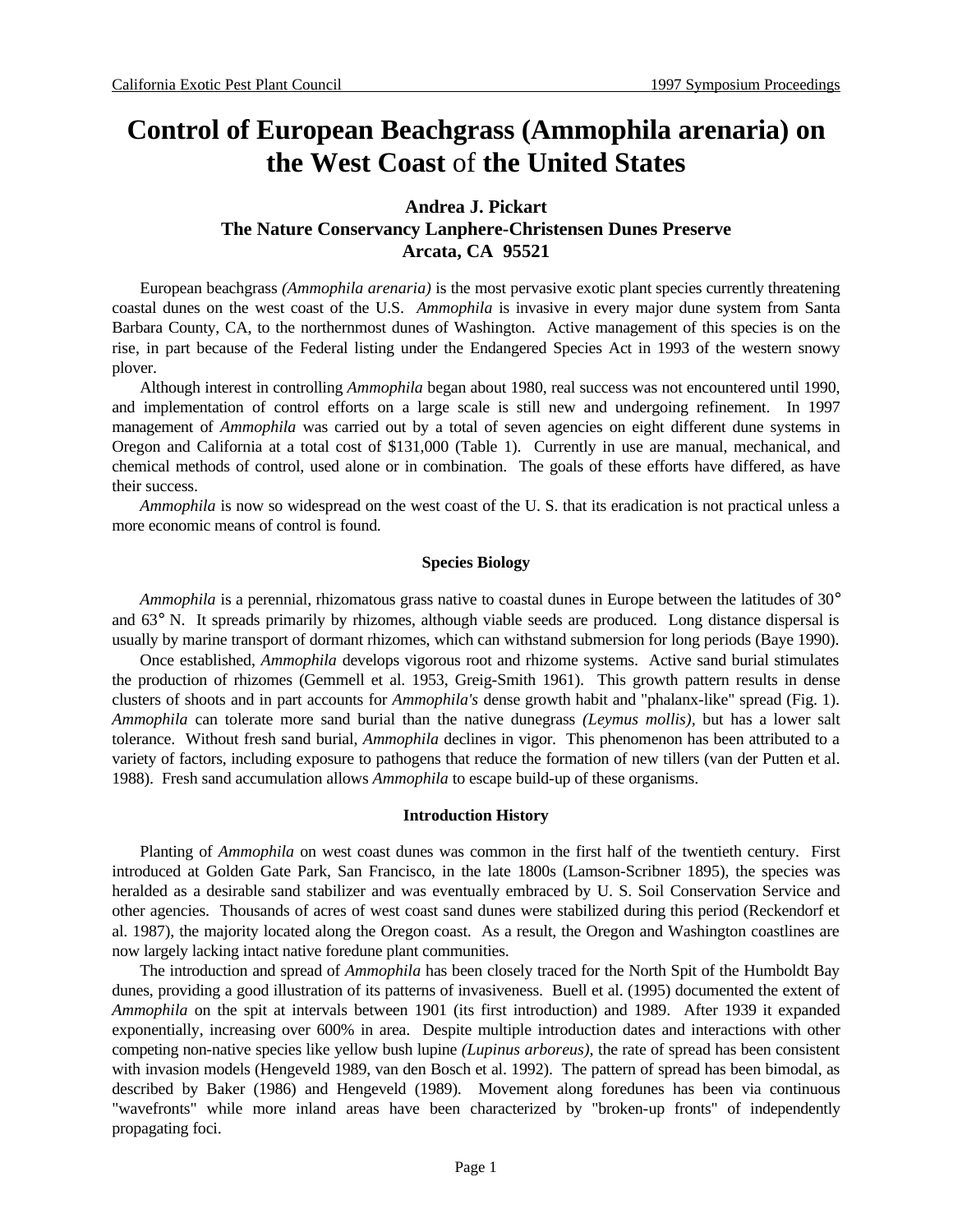| Dune system               | <b>Ttl. Acres</b><br>Ammo | <b>Managing agency</b>                                | <b>Site/Project</b>                                                                                               | <b>Cost in 1997</b> |
|---------------------------|---------------------------|-------------------------------------------------------|-------------------------------------------------------------------------------------------------------------------|---------------------|
| Oregon Dunes              | 9,000                     | U.S. Forest Service                                   | Oregon Dunes N.R.A.                                                                                               | \$38,000            |
| (Reedsport to Florence)   |                           | U.S. Bureau of Land Mgt.                              | Coos Bay Shorelands                                                                                               | \$30,000            |
| Lake Earl Dunes           | 1,300                     | Calif. Dept. of Parks & Rec.                          | Lake Earl State Park                                                                                              | No control          |
|                           |                           | Calif. Dept. of Fish and Game                         | Lake Earl Wildlife Area                                                                                           | No control          |
| Gold Bluffs Beach         | 200                       | National Park Service/Calif. Dept.<br>of Parks & Rec. | GoldBluffs Beach/Redwood<br>National & State Parks                                                                | No control          |
| Freshwater Lagoon         | 3                         | U.S. Park Service/ Calif. Dept. of<br>Parks & Rec.    | Freshwater Lagoon / Redwood                                                                                       | No control          |
| Big, Dry. & Stone Lagoons | 10                        | Calif. Dept. of Parks & Rec.                          | Humboldt Lagoons State Park                                                                                       | No control          |
| Humboldt Bay Dunes        | 1,026                     | The Nature Conservancy                                | Lanphere-Christensen Dunes                                                                                        | \$10,000            |
|                           |                           | U.S. Bureau of Land Mgt.                              | Manila Dunes ACEC/ONA                                                                                             | $$20,000+$          |
|                           |                           |                                                       | Samoa Dunes NRA                                                                                                   | volunteer           |
|                           |                           | Center for Natural Lands Mgt.                         | Manila Beach & Dunes/                                                                                             | $$5,000+$           |
|                           |                           |                                                       | Eureka Dunes Protected Area                                                                                       | volunteer           |
|                           |                           | Humboldt County                                       | Mad River & Clam Beach                                                                                            | No control          |
|                           |                           |                                                       | <b>County Parks</b>                                                                                               |                     |
|                           |                           | Calif. Dept. of Parks & Rec.                          | Little River State Beach                                                                                          | No control          |
|                           |                           | Calif. Dept. of Fish & Game                           | Eeel Rivei Wildlife Area                                                                                          | No control          |
| Ten Mile Dunes            | 125                       | Calif. Dept. of Parks & Rec.                          | MacKerricher State Park &<br>Inglenook Fen-Ten Mile Dunes<br>Preserve                                             | \$15.000            |
| <b>Manchester Dunes</b>   | 520                       | Calif. Dept. of Parks & Rec.                          | Manchester State Beach                                                                                            | No control          |
| Bodega Bay                | 860                       | Calif. Dept. of Parks & Rec.                          | Sonoma Coast State Beach                                                                                          | No control          |
|                           |                           | Univ. of Calif. Reserves                              | Bodega Marine Reserve                                                                                             | No control          |
| Point Reyes               | 1,600                     | <b>National Park Service</b>                          | Abbott's Lagoon, Point Reyes<br><b>National Seashore</b>                                                          | volunteer           |
| San Francisco Bay         | 11                        | <b>National Park Service</b>                          | Golden Gate NRA                                                                                                   | volunteer           |
| Monterey Coast Dunes      | 80                        | Calif. Dept. of Parks & Rec.                          | Zmudowski, Marina, Salinas                                                                                        | \$3,000             |
|                           |                           |                                                       | River, & Moss Landing                                                                                             |                     |
|                           |                           |                                                       | State Beaches, Ft. Ord                                                                                            |                     |
| Monterey Peninsular Dunes | $\tau$                    | Calif. Dept. of Parks & Rec.                          | Asiloma State Park                                                                                                | volunteer           |
| Morro Bay Dunes           | 55                        | Calif. Dept. of Parks & Rec.                          | Montana de Oro State Park &<br>Morro Strand State Beach                                                           | No control          |
| Guadalupe-Nipomo Dunes    | 275                       | The Nature Conservancy                                | <b>Mobil Coastal Preserve</b>                                                                                     | \$1.000             |
|                           |                           | Calif. Dept. of Parks & Rec.                          | Pismo Dunes State Reserve,<br>Oceano Dunes State Vehicular<br>Rec. Area, & Oso Flaco Lake<br><b>Natural Areas</b> | No control          |
| San Antonio Terrace Dunes | 80                        | U.S. Air Force                                        | Vandenburg Air Force Base                                                                                         | \$12,000            |

## **Table 1. Total Ammophila acreage in California dunes and in the Oregon Dunes National Recreation Area, and the amount expended on control in 1997.**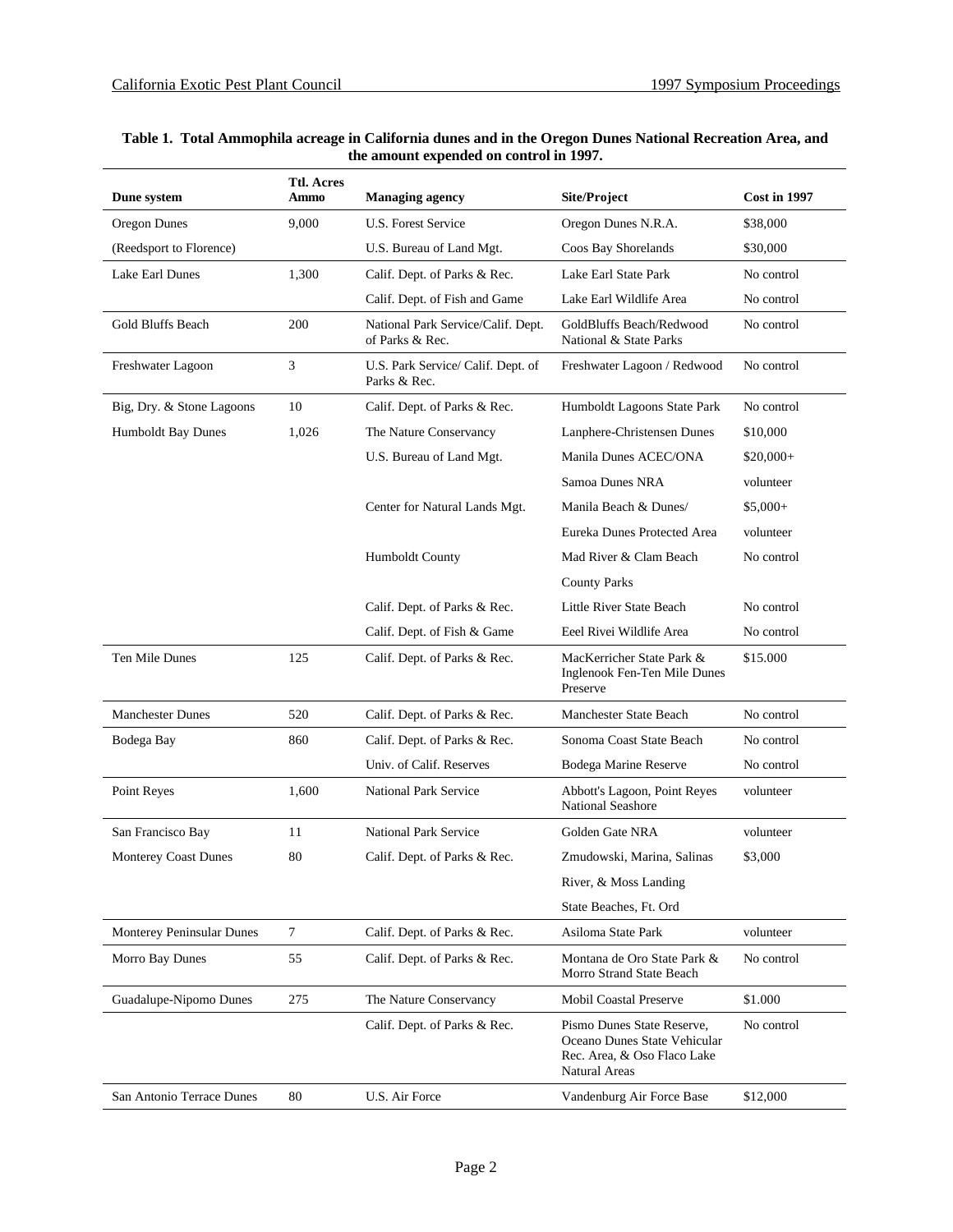

Fig. 1. The dense shoot pattern of Ammophila causes its phalanx-like spread.

## **Ecological Impacts**

*Ammophila* has had a devastating impact on the inherently restricted dune resources of the west coast. *Ammophila* is a better sand accumulator than the native dunegrass, and creates a higher, steeper foredune, decreasing sand flow to interior dunes (Wiedemann and Pickart 1996). Although cyclic stabilization of dunes is a naturally occurring phenomenon in the Pacific Northwest regulated by tectonic events (Clark and Carver 1992, Komar and Shih 1993), the presence of *Ammophila* shortens the time for stabilization, and in addition, drastically alters natural succession (Wiedemann and Pickart 1996).

Perhaps the most significant impact of *Ammophila* is its ability to displace entire native plant communities with its phalanx-like mode of spread. The native dunegrass series (Sawyer and Keeler-Wolf 1995) is restricted to the primary or first parallel foredune along the coast. Once occurring along most major dune systems of the west coast north of Monterey, CA, this community is now restricted to only two location, at Point Reyes and Humboldt Bay (Pickart and Sawyer, in press). The relatively more extensive sand verbena-beach bursage series, which once occurred on semi-stable dunes along the entire coast, has also been tremendously impacted by the spread of *Ammophila.* In a number of dune systems, especially those where *Ammophila* was deliberately planted and cultivated, this community is near extirpation.

*Ammophila* currently or potentially impacts six Federally listed endangered plants that occur on coastal dunes of California: *Chorizanthe howelld, C. pungens* var. *pungens, Erysimum menziesii, Gilia tenuiflora* ssp. *arenaria, Layia camosa,* and *Lupinus fidestromii (U.S.* Fish and Wildlife Service 1997). The species is also detrimental to the threatened western snowy plover, a shorebird that nests in open areas on the strand. Dense stands of *Ammophila* directly displace nesting sites, and enhance cover for predators, thus decreasing nesting success (U.S. Fish and Wildlife Service 1995).

# **Control**

*Ammophila,* with its extensive underground rhizome network, is extremely tenacious and its eradication has proven to be a continuing challenge to managers. It has required a decade of research and experimental trials to develop effective eradication techniques, and when applied on a large scale these methods show variable success (Pickart and Sawyer, in press). The arsenal of known techniques now includes manual, mechanical, and chemical alternatives, but refinements and other methods are still being sought.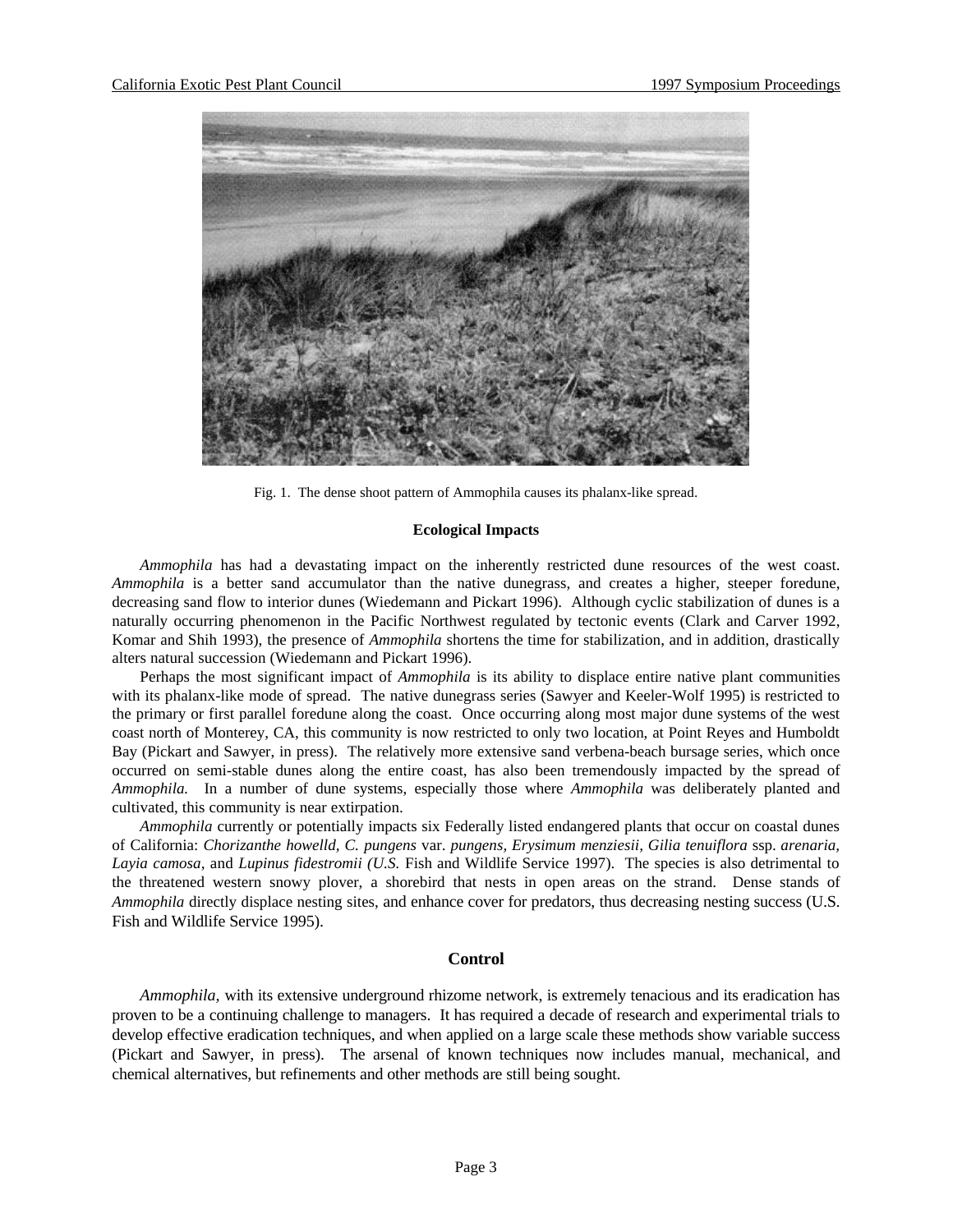#### **Manual Removal**

Manual removal has been used with great success, but at great expense, at the The Nature Conservancy's (TNC) Lanphere-Christensen Dunes Preserve in Humboldt Bay dunes. The method was first tested and found to be successful over a two-year period in small isolated stands (Pickart et al. 1990). Between 1992 and 1997, a ten-acre area of *Ammophila* was subjected to repeated manual digging using California Conservation Corps labor (Miller 1994). The area was divided into three sub-areas, each of which was initiated in a different year. A patchwork of small stands comprised each sub-area to reduce erosion, but it was found that this was unnecessary since dead *Ammophila* stubble provided sufficient stabilization. In fact, the use of small stands increased edge and therefore cost.

The first removal was carried out in March, as plants emerged from dormancy. A shovel was used to sever rhizomes at a depth of about eight inches, since the majority of active rhizomes were found to be in this region. Grass was piled and later burned. Resprouting occurred throughout the season, more vigorously at first. Crews returned to pull and/or dig resprouts an average of eight times over the first season, and seven times the second season. By the end of the second season plants were largely eradicated. Some of the stands were scattered in remote areas and did not receive systematic treatment; these areas will require additional follow-up.

*Ammophila* often hides small, relict native plants. After the *Ammophila* was removed, these plants flourished, eliminating the need for revegetation. This is a significant benefit realized by the manual method, as it is possible to selectively retain native plants. The elimination of revegetation work saves on costs and should be considered in the choice of eradication method. By 1997, at the TNC site, native plant cover had reached 45% of the cover found in sites not invaded by *Ammophila* (Fig. 2).



Fig. 2. Native plants colonizing an area formerly covered with *Ammophila* the The Nature Conservancy's Lanphere-Christensen Dunes Preserve.

The amount of labor required to dig, pile, and burn beachgrass was 1,858 person-hours/acre. An additional 1,093 person-hours/acre were required for the time it took to transport CCC crews from the CCC center to the site (90 minutes roundtrip) and to walk from the trailhead to the restoration area (90 minutes roundtnp). At the current local CCC rate of \$11.75/hour, the cost of removal was \$21,831/acre and the cost of transportation was \$12,843/acre, for a total of \$34,674/acre. This per-acre cost covers removal of a continuous beachgrass cover; in actuality, beachgrass is often spread out over a larger area or mixed with native vegetation. The cost would be significantly lower for a less remote site.

The most labor-intensive part of manual control is the first dig, due to the large biomass, density of stems, and the difficulty of severing rhizomes. To determine whether this first dig could be replaced with a labor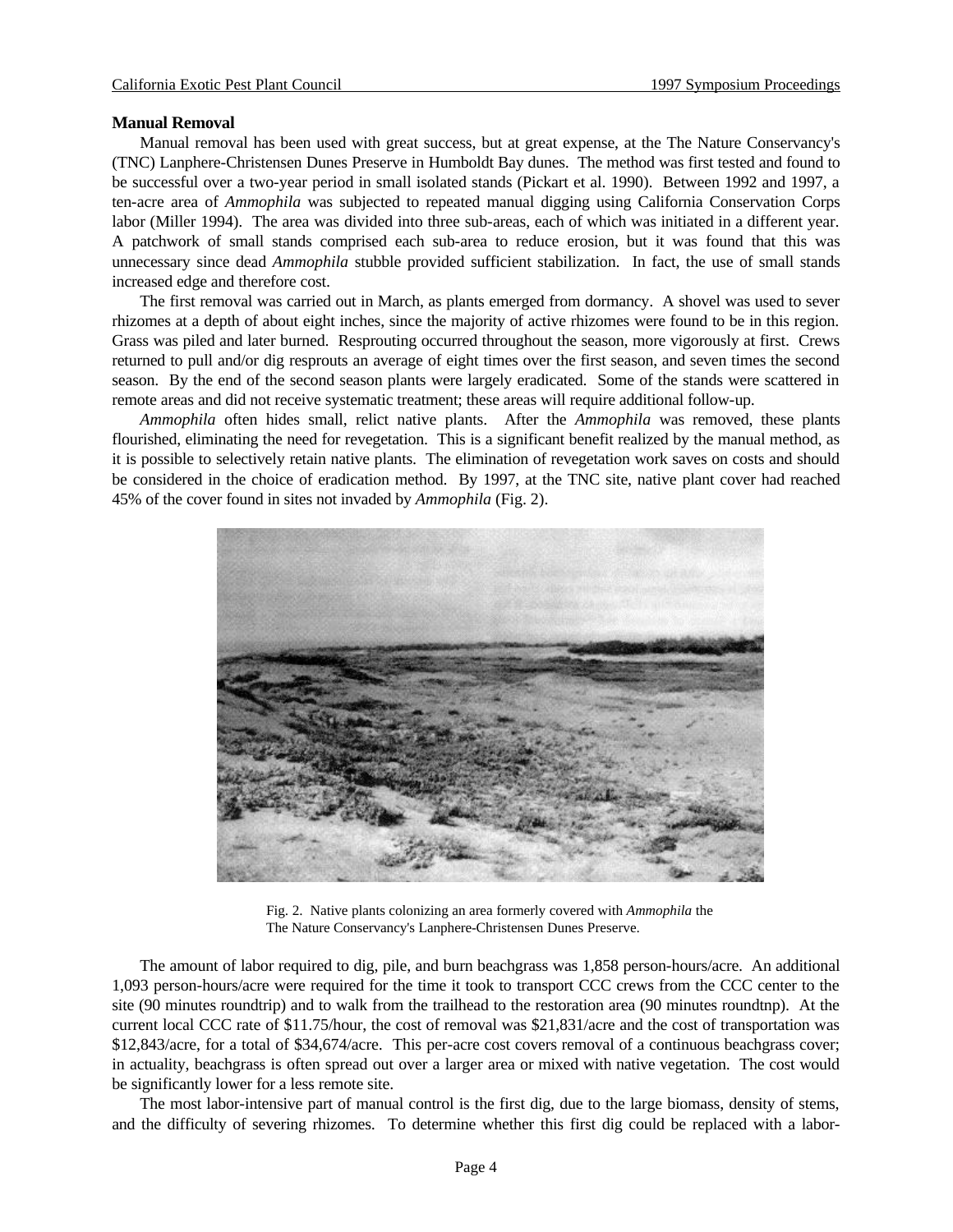saving controlled burn, the Center for Natural Lands Management recently established an experiment at the Manila Beach and Dunes in Humboldt Bay dunes. Burning is known to stimulate growth in *Ammophila* (Van Hook 1983), and will presumably increase resprout vigor or density. However, it is hypothesized that the increased labor required to remove resprouts after a burn may still represent a time savings over the initial dig.

# **Mechanical Removal**

Heavy equipment has been used extensively to control *Ammophila* at Oregon Dunes National Recreation Area (NRA). The NRA has approximately 6,000 acres of *Ammophila,* with few remaining examples of intact native plant communities. The U.S. Forest Service is primarily managing the beachgrass for western snowy plower habitat, although restoration of native plant communities is a stated goal (Segotta 1995). Heavy equipment is used in combination with manual and chemical control.

Over the past 3 years, the Forest Service has treated a total of 45 acres of *Ammophila* with a D-8 Caterpillar. *Ammophila* is excavated and theoretically buried to a depth of 3 feet, although in actuality the depth of burial is inconsistent and is often less than 3 feet, reducing the effectiveness of the treatment. Moderate resprouting has occurred in these areas (Fig. 3), and requires manual follow-up. A single follow-up dig has been effective, although insufficient for complete eradication. The use of herbicide as a follow-up to mechanical is not effective because of the limited surface area exposed to the herbicide.



Fig. 3. Resprouts; of *Ammophila* in an area previously treated using heavy equipment at Oregon Dunes National Recreation Area.

At the nearby Coos Bay Shorelands, the U.S. Bureau of Land Management used a different mechanical treatment on 50 acres of Ammophila adjacent to a snowy plover nesting site (Rittenhouse, pers. comm.). In the summer of 1996, the grass had been unsuccessfully treated with salt water. In fall 1996 a D-8 Caterpillar with a wing ripper was used to "subsoil" or "rip" rhizomes 3 feet below the surface. In early March 1997 this treatment was followed by a single manual pulling treatment. Plants were easily pulled by hand. This combination of treatments appeared to be very effective (Fig. 4); however separating out the effects of earlier treatments (disking, salt water) was not possible.

Obviously, mechanical removal is only suitable for sites that are easily accessible, relatively flat, and without significant numbers of native plant. The cost of this treatment has not been estimated, and varies depending on whether equipment and operators are available to the managing agency. Compared with manual removal, the method is more impact-intensive, detrimental to invertebrates and vestigial native plants. If the goal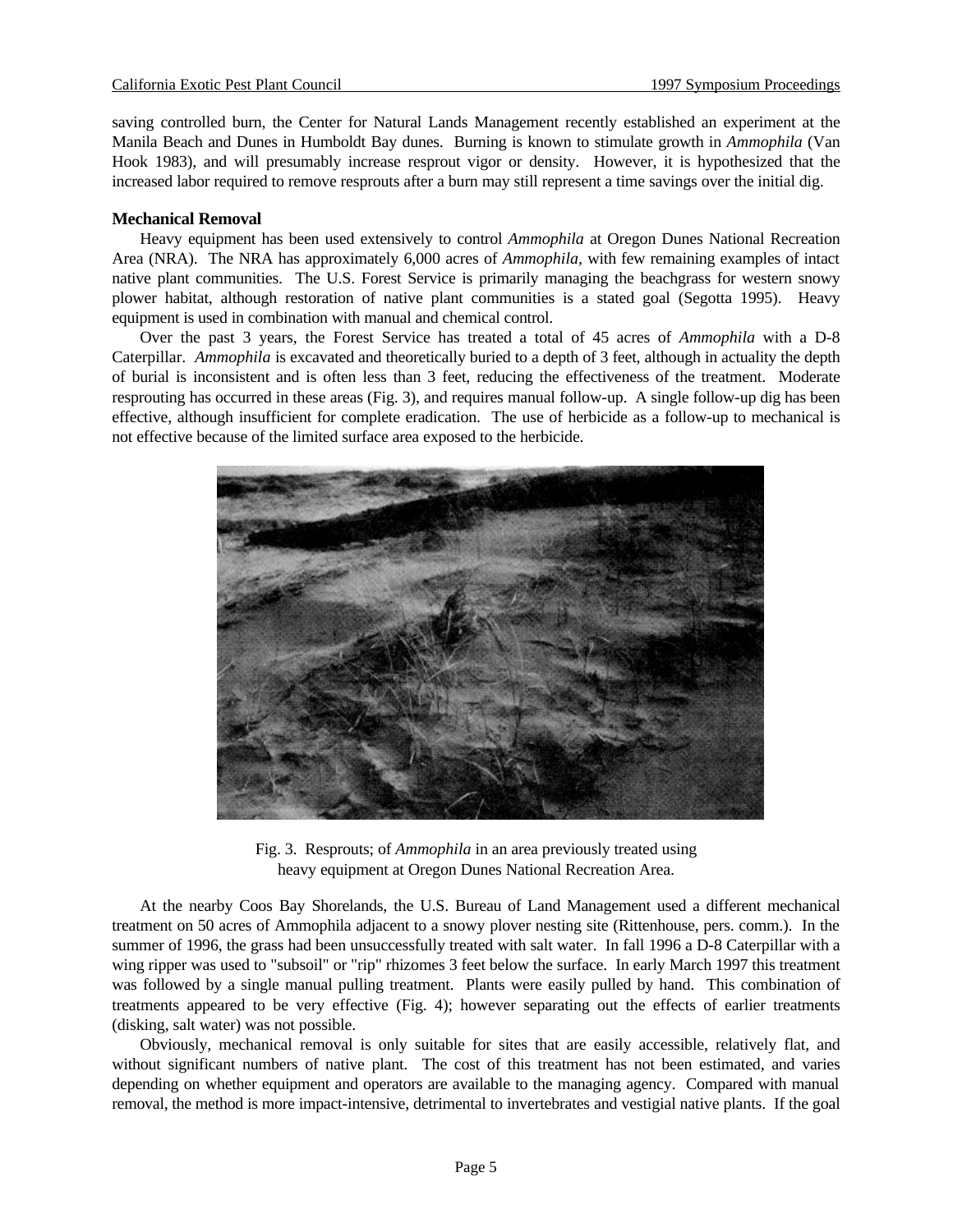is to establish native plant communities, revegetation will be necessary. However, for a large area, and if done with sufficient quality control, it should be more cost-effective than manual removal.



Fig. 4. Only a few resprouts have returned in an area formerly dominated by Ammophila at Coos Bay Shorelands in Oregon. The site was treated unsuccessfully with salt water irrigation in summer 1996*,* "ripped" with a wing-ripper in fall 1996*,* and subjected to one hand-pull of resprouts in March 1997*.* The photograph was taken in August 1997*.*

## **Chemical Control**

Glyphosate (Roundup and Rodeo) has been used with some success on Ammophila, although its effectiveness is dependent on consistency and thoroughness. A label recommendation of 8% Rodeo plus 0.5 to 1.5%nonionic surfactant (spray-to-wet) was developed for Oregon, Washington, and California following trials by the California Department of Parks and Recreation, the Oregon Department of Fish and Wildlife, and the Monsanto Company. Rodeo, a form of glyphosate without surfactant, was preferred in Oregon because of concerns about groundwater contamination. Rodeo is approved for aquatic use because it lacks the polyethoxylated tallowarnine present in the surfactant in Roundup. The label also recommends wiper applications for selective control, using a 33% solution plus 1.0 to 2.5% nonionic surfactant and avoiding contact with desirable vegetation. For either method, plants should be treated during periods of active growth.

The use of Roundup to control Ammophila was tested extensively by the California Department of Parks and Recreation and the University of California Davis at several California dune systems. Although results have not been published, the investigator reports good success using a 10% solution with added surfactant (0.5%) (Aptekar, pers. comm.). Since these experiments were carried out, the surfactant in Roundup has been reformulated by Monsanto, which recommends no additional surfactant be added to Roundup-Pro or Roundup-Ultra (McColly, pers. comm.).

Herbicides have been used on Ammophila most extensively at the Oregon Dunes National Recreation Area. In 1996-1997 about 60 acres of Ammophila were sprayed with an 8% solution of Rodeo (with surfactant) at Tahkenitch and Ten Mile dunes. In the first year only one application was used. Results were inconsistent, with some areas clearly missed. However, overall density and cover was significantly reduced (Segotta, pers. comm). In the second year (1997), missed areas were resprayed, and new areas were given two applications, but results are not yet available.

Chemical treatment of *Animophila* is likely to be the most cost-effective method of those used to date. There are, however, problems with this method. Herbicides have biological impacts and may be politically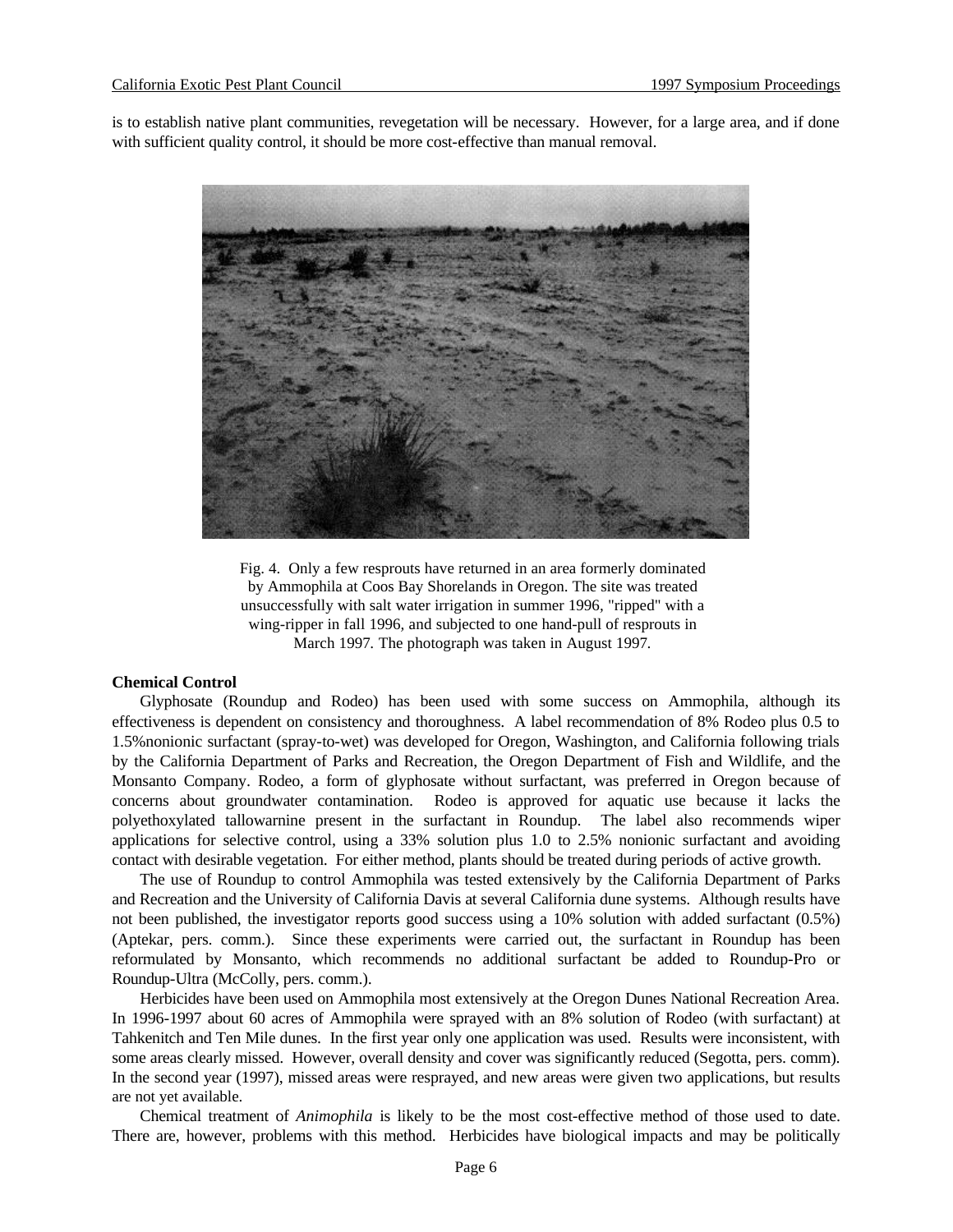unacceptable in a given area or for a particular agency (for example, the Bureau of Land Management is under an injunction prohibiting the use of herbicides on non-noxious weeds). When native plants are present, selective spraying may be difficult or impossible. After spraying, dead biomass must be removed if revegetation is to occur. If only a small amount of *Ammophila* regeneration occurs, it is infeasible to treat it with herbicide since surface area will be insufficient. If complete eradication is desired, manual follow-up may still be required at an additional cost, and the cost of revegetation must be added.

The use of salt water as a method of chemical control was attempted over a 25-acre stand of *Ammophila* in Coos Bay Shorelands by the U.S. Army Corps of Engineers (U.S. Army Corps of Engineers 1996). A six-cylinder diesel pump was used to supply by water to a sprinkler system. Sprinkler guns were moved along lateral lines and operated for 24-hour periods, resulting in the deposition of about 12 inches of salt water. Three 12-inch applications were made between June and September, and were expected to raise soil salinity to at least 2% to a depth of 3 feet (the salt tolerance of *Animophila* is 1 to 1.5%). Although the treatment resulted in initial browning, observations on the site indicated that salt water did not penetrate below the top 5 inches of the soil.

There is still some interest in using salt water to control *Ammophila*. One drawback of this method is the broad nature of its impacts. Although *Ammophila's* tolerance to salt water is lower than for some native plants, the salt is likely to be toxic to some desirable plant species and to other organisms, including beneficial soil microbes.

# **The Need for a Regional Control Strategy**

Given the enormous extent of the *Ammophila* invasion on west coast dunes, and the high costs associated with control, prioritization of efforts is essential. Funds should be expended on projects with the greatest ecological return. As with other exotic plant infestations, prevention of expansion into any new, pristine areas is critical. This principle is applicable at both local and regional scales. Region-wide (for the west coast, or a given state), efforts should concentrate on dune systems that have only incipient populations of *Ammophila.* One example of this situation is the Ten Mile dunes in Mendocino County. Although the nearby Manchester dunes were targeted by early dune stabilizers, Ten Mile dunes somehow escaped this plight. *Ammophila* is a relatively recent invader and occupies less than 125 acres of the 1,400-acre dune system. It is now spreading rapidly, and the chance for early intervention is nearly past. A window of opportunity for control of this species will be gone within half a decade. With scarce resources, the recognition of a priority like this at a regional level will help to focus the efforts of the managing agency (in this case, State Parks).

Near the southern limit of the range of *Ammophila,* it is tempting to ignore the species in favor of other more visible exotics such as iceplant *(Carpobrotus edulis*) and veldt grass *(Ehrharta calycina).* The prevailing perception is that *Ammophila* spreads less aggressively south of San Francisco than to the north. However, at the Guadalupe-Nipomo dunes system, (one of the southernmost sites), *Ammophila* now occupies a total of 275 acres and is spreading exponentially through native vegetation, posing a serious threat to rare plants and nesting snowy plovers (Chestnut 1997).

In many California dune systems, multiple landowners and managers, make prioritization difficult. At Humboldt Bay, dune agencies have formed an alliance known as the Dunes Forum in order to set regional restoration priorities and to cooperate in fulfilling them. The Coastal Dunes Guild of the California Chapter, Society of Ecological Restoration, has established an objective to inventory California dune resources carefully, as the first step in setting state-wide priorities. However, funding sources to fulfill this objective have yet to be identified. Until such priorities are set, competition within regions and within agencies for limited resources, as well as inefficient expenditures will continue. Alternatively, with priorities in place, agencies can work together to increase efficiency.

## **Acknowledgments**

Sincere thanks to the following individuals who provided estimates of *Ammophila* and control costs: Ken Anderson, Travis Aria, David Chipping, Vince Cicero, Peter Connors, Chris Gillespie, Pete Holloran, Sarah Koenig, Kerrie Palermo, Renee Pasquinelli, Bruce Rittenhouse, and Dan Segotta.